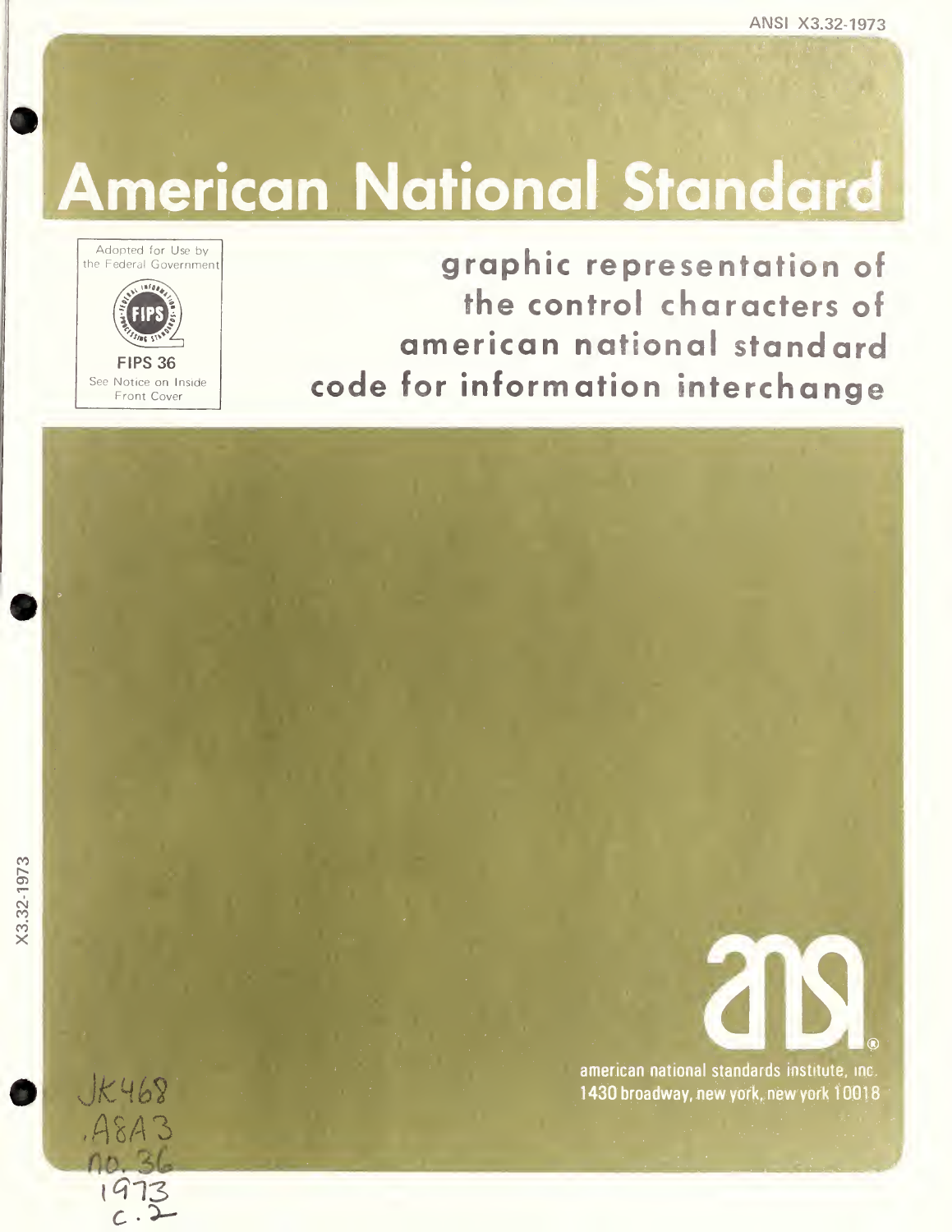This standard was approved as a Federal Information Processing Standard by the Secretary of Commerce on March 6, 1975.

Details concerning its use within the Federal Government are contained in FIPS 36, GRAPHIC REPRESENTATION OF THE CONTROL CHARACTERS OF ASCII (FIPS 1). For a complete list of the publications available in the FEDERAL INFORMATION PROCESSING STANDARDS Series, write to the Office of Technical Information and Publications, National Bureau of Standards, Washington, D.C. 20234.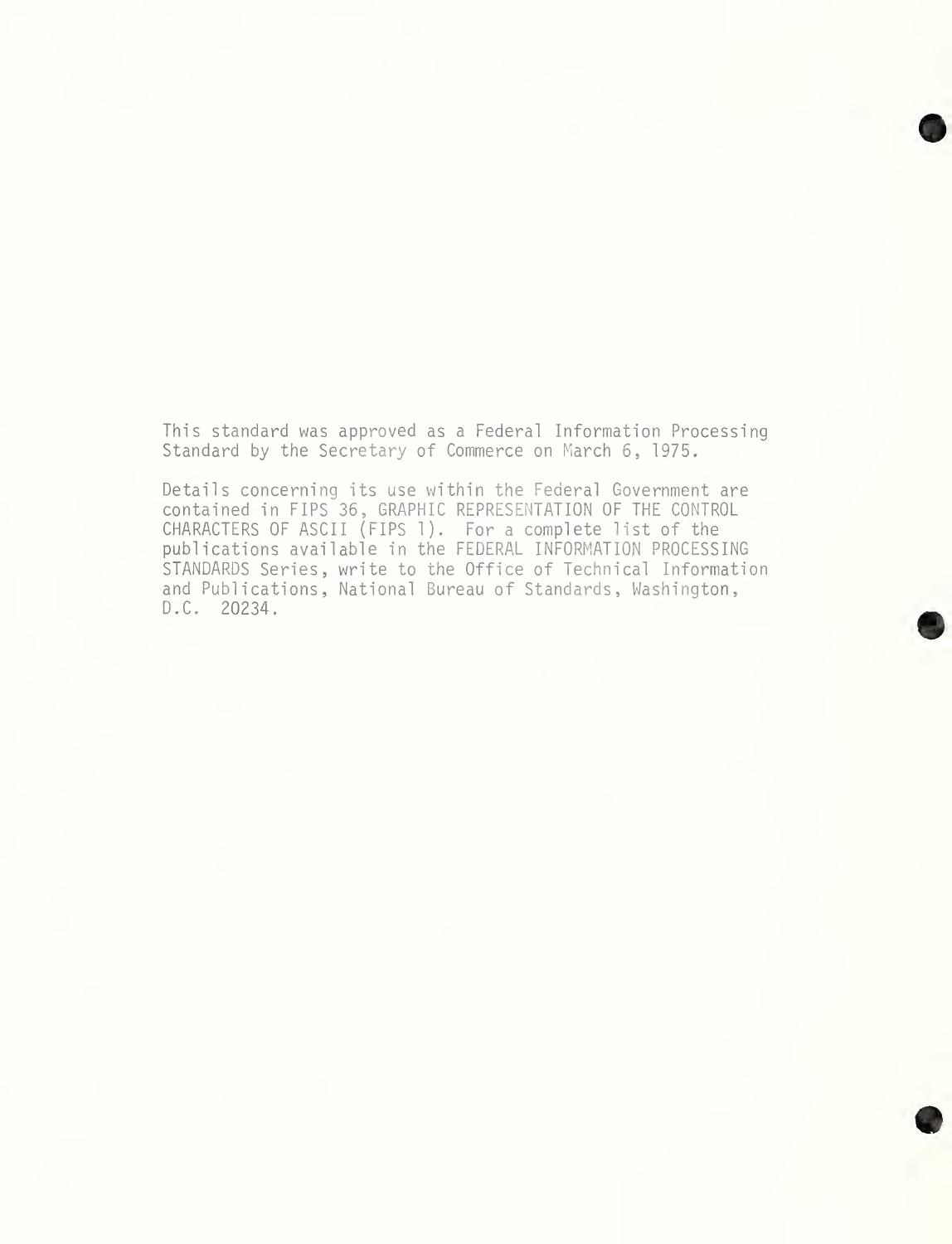Ølvæunet Gurssa of Stenderer ore <sup>7</sup>  $\sim$ n

ANSI X3.32-1973

American National Standard Graphic Representation of the Control Characters of American National Standard Code for Information Interchange

Secretariat

Computer and Business Equipment Manufacturers Association

Approved July 3, 1973 American National Standards Institute, Inc

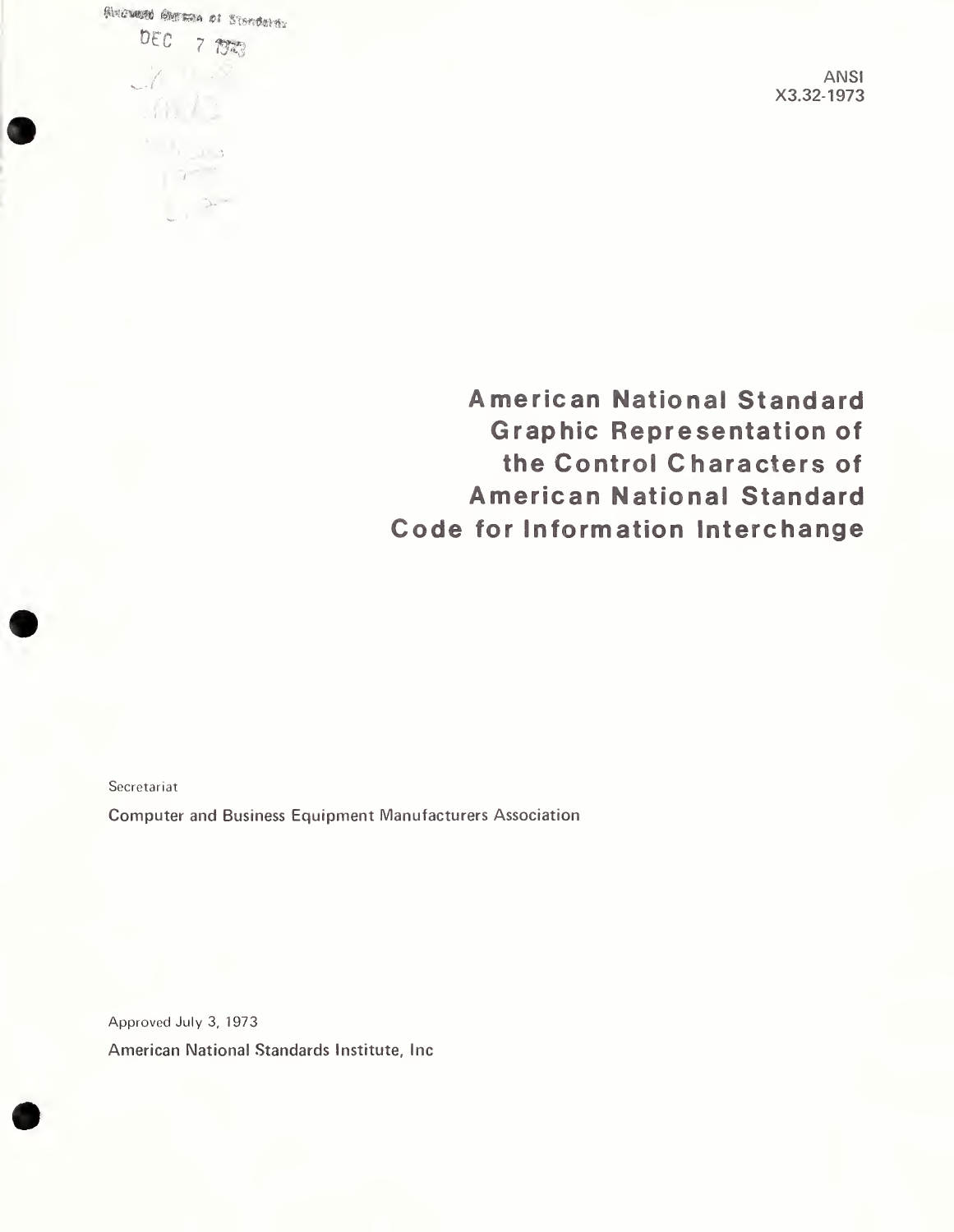### American **National Standard**

An American National Standard implies a consensus of those substantially concerned with its scope and provisions. An American National Standard is intended as a guide to aid the manufacturer, the consumer, and the general public. The existence of an American National Standard does not in any respect preclude anyone, whether he has approved the standard or not, from manufacturing, marketing, purchasing, or using products, processes, or procedures not conforming to the standard. American National Standards are subject to periodic review and users are cautioned to obtain the latest editions.

CAUTION NOTICE: This American National Standard may be revised or withdrawn at any time. The procedures of the American National Standards Institute require that action be taken to reaffirm, revise, or withdraw this standard no later than five years from the date of publication. Purchasers of American National Standards may receive current information on all standards by calling or writing the American National Standards Institute.

Published by

American National Standards Institute 1430 Broadway. New York, New York 10018

Copyright © 1973 by American National Standards Institute. Inc All rights reserved.

No part of this publication may be reproduced in any form, in an electronic retrieval system or otherwise, without the prior written permission of the publisher.

Printed in the United States of America

A4½M675/350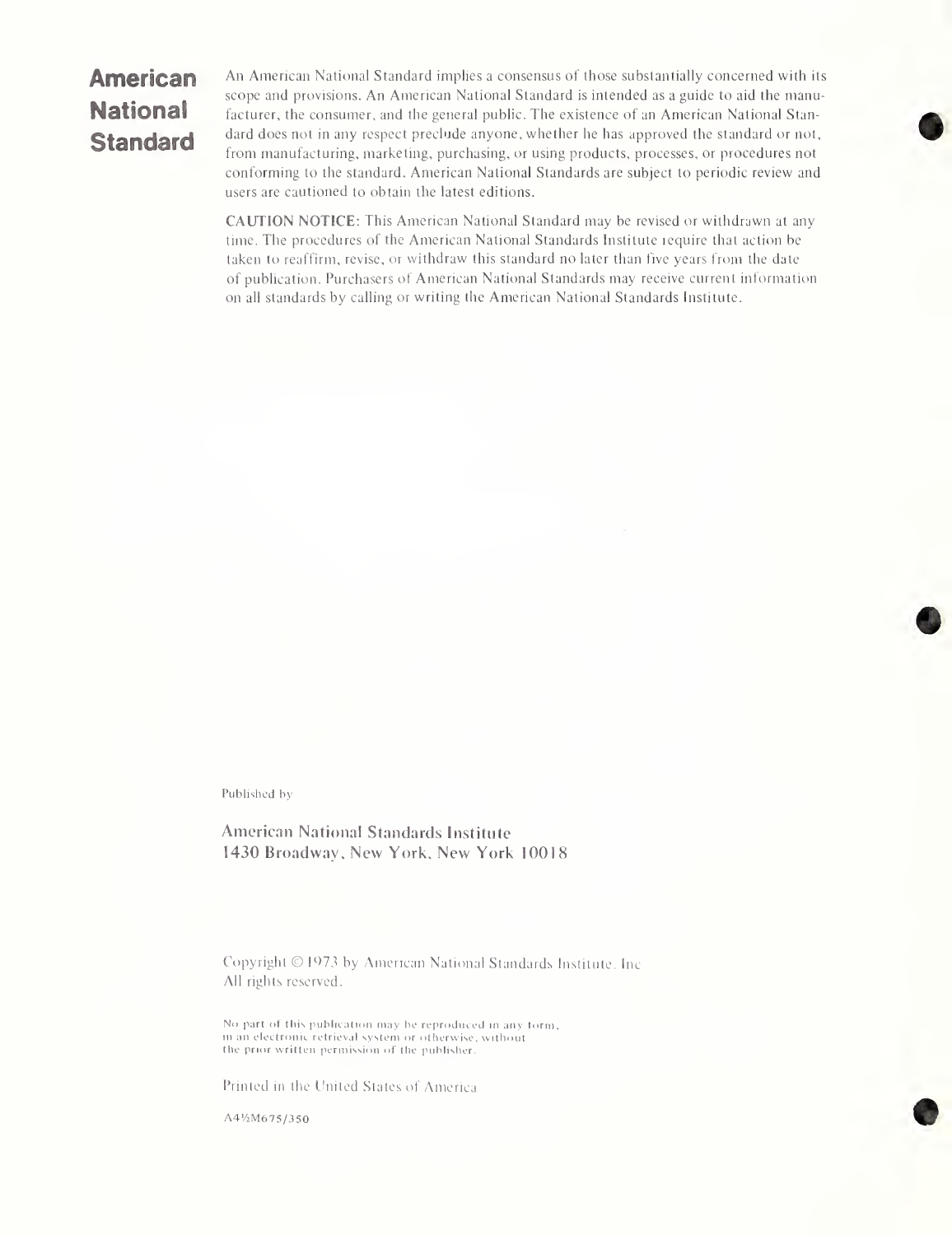Foreword (This Foreword is not a part of American National Standard Graphic Representation of the Control Characters of American National Standard Code for Information Interchange, X3.32-1973.)

> American National Standard Code for Information Interchange (ASCII) was first issued in 1963 and then published twice again with minor revisions as X3.4-1967 and X3.4-1968. Since then, it was found that in certain applications there is a need for a graphic representation of the normally nonprinting control characters. Different proposals for a pictorial representation were considered and exchanged with the European Computer Manufacturers Association (ECMA), Technical Committee 1. At the same time, the Deutscher Normenausschuss (DNA) proposed an alphanumeric abbreviation. That work was also considered in the development of the present standard.

Suggestions for improvement of this standard will be welcome. They should be sent to the American National Standards Institute, 1430 Broadway, New York, N.Y. 10018.

This standard was processed and approved for submittal to ANSI by American National Stan dards Committee on Computers and Information Processing, X3. Committee approval of the standard does not necessarily imply that all committee members voted for its approval. At the time it approved this standard, the X3 Committee had the following members:

C. A. Phillips, Chairman V. E. Henriques, Vice-Chairman Robert M. Brown, Secretary

| <b>Organization Represented</b>                                                                                                                                           | Name of Representative                                                              |
|---------------------------------------------------------------------------------------------------------------------------------------------------------------------------|-------------------------------------------------------------------------------------|
|                                                                                                                                                                           |                                                                                     |
|                                                                                                                                                                           | D. S. Bates (Alt)<br>D. Adams (Alt)<br>P. B. Goodstat (Alt)<br>C. A. Phillips (Alt) |
|                                                                                                                                                                           | S. Simich (Alt)<br>B. A. Lipitz (Alt)                                               |
|                                                                                                                                                                           | R. W. Rau (Alt)                                                                     |
|                                                                                                                                                                           | L. Revens (Alt)<br>P. Skelly (Alt)                                                  |
|                                                                                                                                                                           | H. Thiess (Alt)                                                                     |
|                                                                                                                                                                           | C. E. Cooper (Alt)                                                                  |
|                                                                                                                                                                           | D. J. MacPherson (Alt)<br>J. P. Markey (Alt)                                        |
|                                                                                                                                                                           | A. M. Wilson (Alt)                                                                  |
|                                                                                                                                                                           |                                                                                     |
|                                                                                                                                                                           | J. S. Smith (Alt)                                                                   |
|                                                                                                                                                                           | J. E. Rice (Alt)                                                                    |
| H. Seidensticker (Alt)<br>Honeywell Information Systems Inc $\hfill\ldots\ldots\ldots\ldots\ldots\ldots\ldots\ldots\ldots\ldots\ldots\ldots$ T. J. McNamara               |                                                                                     |
| Institute of Electrical and Electronics Engineers, Communications Society R. Gibbs<br>Institute of Electrical and Electronics Engineers, Computer Society C. W. Rosenthal | Eric H. Clamons (Alt)<br>G. C. Schutz (Alt)                                         |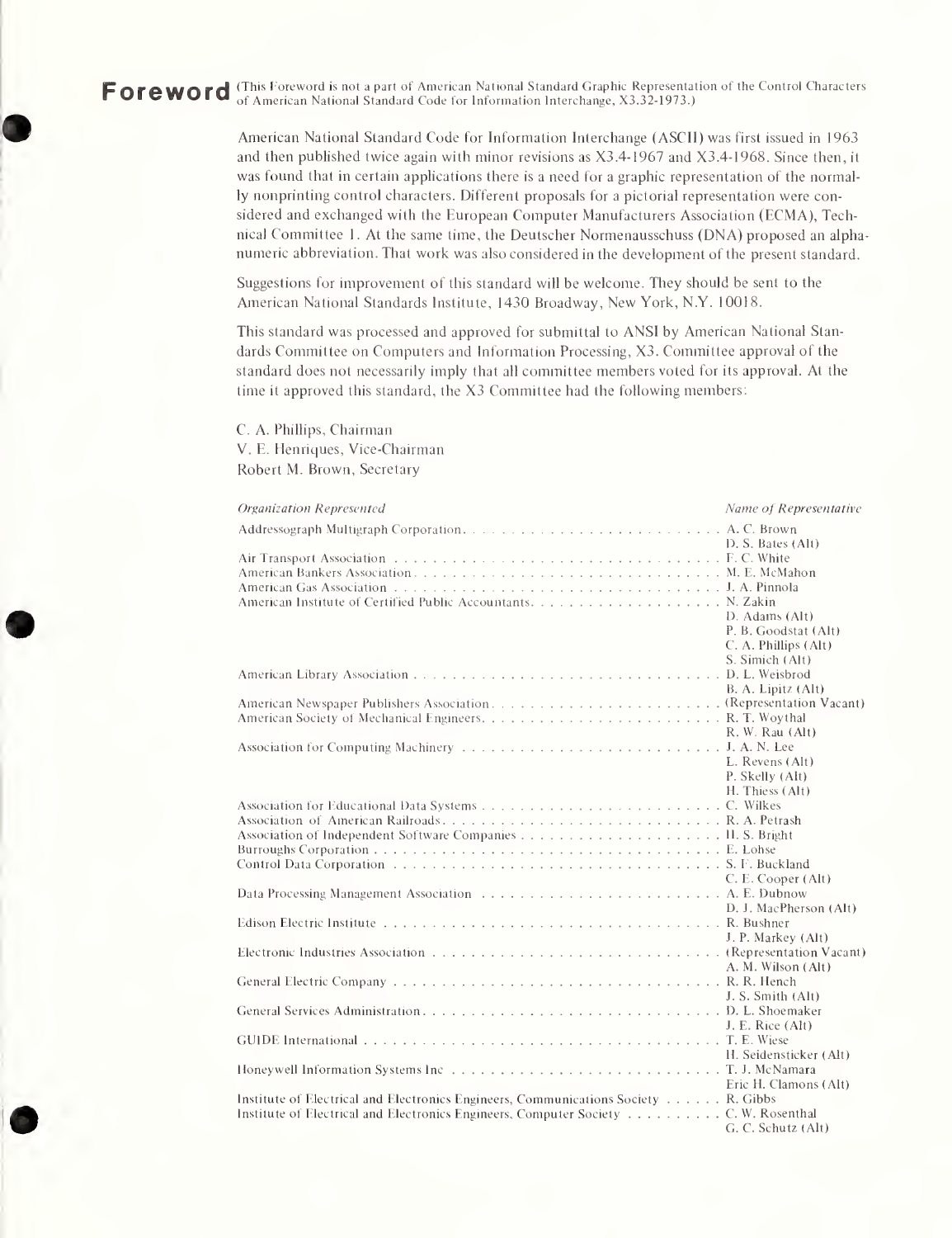|                                                        |  |  |  |  |  | Name of Representative                        |
|--------------------------------------------------------|--|--|--|--|--|-----------------------------------------------|
|                                                        |  |  |  |  |  |                                               |
|                                                        |  |  |  |  |  | J. R. Kerber (Alt)                            |
|                                                        |  |  |  |  |  | W. F. McClelland (Alt)<br>L. Rodgers (Alt)    |
|                                                        |  |  |  |  |  | A. J. Tufts (Alt)                             |
|                                                        |  |  |  |  |  |                                               |
|                                                        |  |  |  |  |  | H. S. White, Jr (Alt)                         |
|                                                        |  |  |  |  |  | Thomas W. Kern (Alt)                          |
|                                                        |  |  |  |  |  | J. Calvano (AIt)                              |
|                                                        |  |  |  |  |  | B. Lyman (Alt)                                |
|                                                        |  |  |  |  |  | C. W. Schneider (Alt)                         |
|                                                        |  |  |  |  |  | J. French (Alt)                               |
| Organization Represented                               |  |  |  |  |  | W. E. Vannah (Alt)                            |
|                                                        |  |  |  |  |  | R. H. Wahlen (Alt)                            |
|                                                        |  |  |  |  |  |                                               |
|                                                        |  |  |  |  |  | J. C. Nelson (Alt)<br>Charles D. Card (Alt)   |
|                                                        |  |  |  |  |  |                                               |
|                                                        |  |  |  |  |  | W. B. Rinehuls (Alt)<br>W. B. Robertson (Alt) |
|                                                        |  |  |  |  |  |                                               |
|                                                        |  |  |  |  |  |                                               |
|                                                        |  |  |  |  |  |                                               |
|                                                        |  |  |  |  |  |                                               |
|                                                        |  |  |  |  |  |                                               |
| UNIVAC, Division of Sperry Rand Corporation M. W. Bass |  |  |  |  |  |                                               |
|                                                        |  |  |  |  |  |                                               |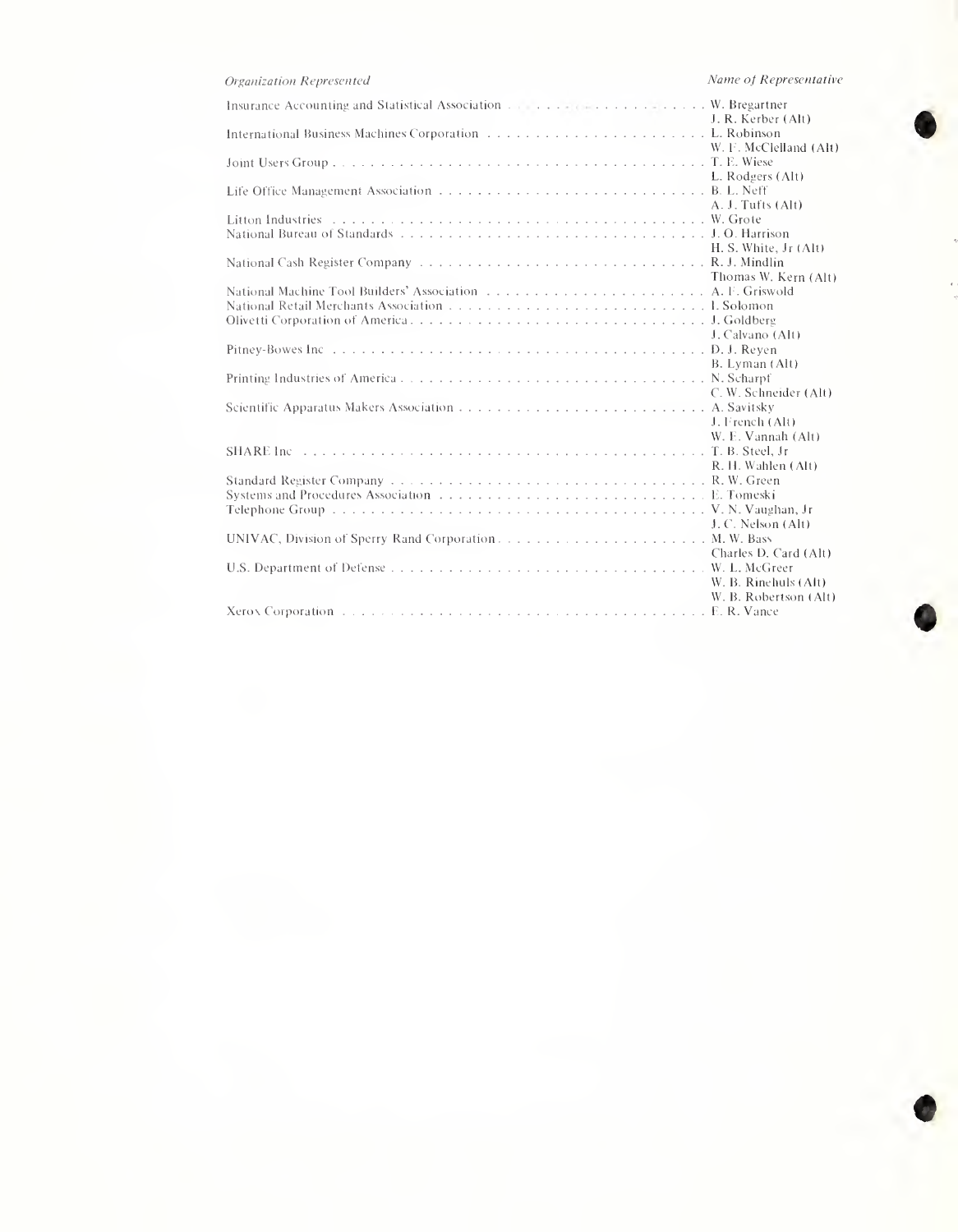Subcommittee X3-L2 on Character Codes, which developed this standard, had the following members:

Eric H. Clamons, Chairman A. H. Beaver<br>
Charles D. Card, Vice-Chairman Theodore R. Boosquet Charles D. Card, Vice-Chairman

John B. Booth Royce L. Calloway Clarence C. Chandler L. J. Clingman Blanton C. Duncan Stanley R. Erdreich T. F. Fitzsimmons S. M. Garland R. Guenther Lothar F. Haas, Jr Marjorie F. Hill Thomas O. Holtey William F. Hut H. F. Ickes William F. Keenan Thomas W. Kern John L. Little Herbert S. Meltzer Charles Navoichick <sup>I</sup> red W. Smith Vern L. Thompson

#### Contents SECTION

# 1.Scope. 2. Application. 3. Qualifications. 4. Standard Graphic Representations. . . 6 5. Legend . . 10 5.1 Control tex X3-1.2 on Character Codes, which developed this standard, Ind<br>
tons, Chairman<br>
2. A. Beave Move Constant<br>
Move Constant Based Reader<br>
Slove Constant<br>
Slove Constant<br>
Slove Constant<br>
Slove Constant<br>
Slove Reader<br>
Slove Characters. Eegend<br>
1. Control Characters.<br>
5.1 Control Characters.<br>
5.2 Graphic Character.<br>
2. Graphic Character. Appendix Font Design Considerations for the Alphanumeric Representations Table A1 Dot Pattern Representation. . 10PAGE . . 6 . . 6 . . 7 . . 10 . . 10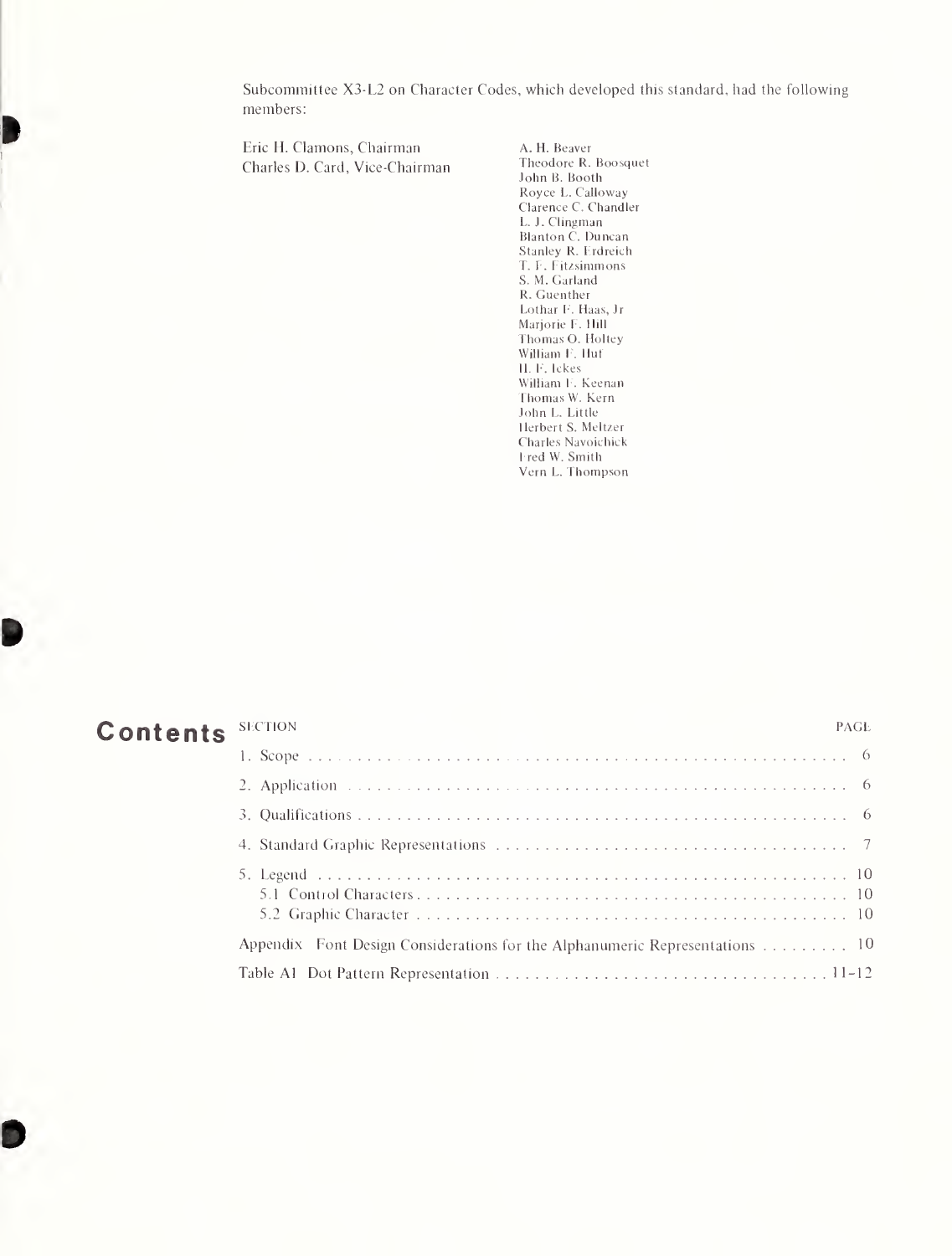# American National Standard Graphic Representation of the Control Characters of American National Standard Code for Information Interchange

#### 1.Scope

1.1 This standard provides a graphic representation of the control characters given in columns 0 and <sup>1</sup> of the Standard Code table contained in American National Standard Code for Information Interchange, X3.4-1968 (ASCII). It also provides for the normally nonprinting character SPACE (position 2/0 of the ASCII table) and for the character DELETE (position 7/15 of the ASCII table).

1.2 The standard contains two alternative sets of representations: a pictorial representation and an alphanumeric representation.

#### 2.Application

These representations are intended for use in the display of control characters on devices, where the graphic representation of these normally nonprinting characters is required. Among the devices included are paper tape

punches, diagnostic printers, and cathode-ray tube devices.

#### 3. Qualifications

3.1 There may be no need to implement all symbols.

3.2 Each pictorial or alphanumeric representation is to be considered as a single symbol. It may occupy either one or more than one position on a printed or displayed line, depending on the implementation. Pictorial and alphanumeric representation may be intermixed in a single display.

3.3 The precise font design for the symbols is not a part of the standard.

3.4 This standard does not abrogate the use of the three character abbreviations defined in ASCII for applications where they are desired.

3.5 While optical recognition of the graphic representations given in this standard may be feasible, machine readability was not an objective of the standard.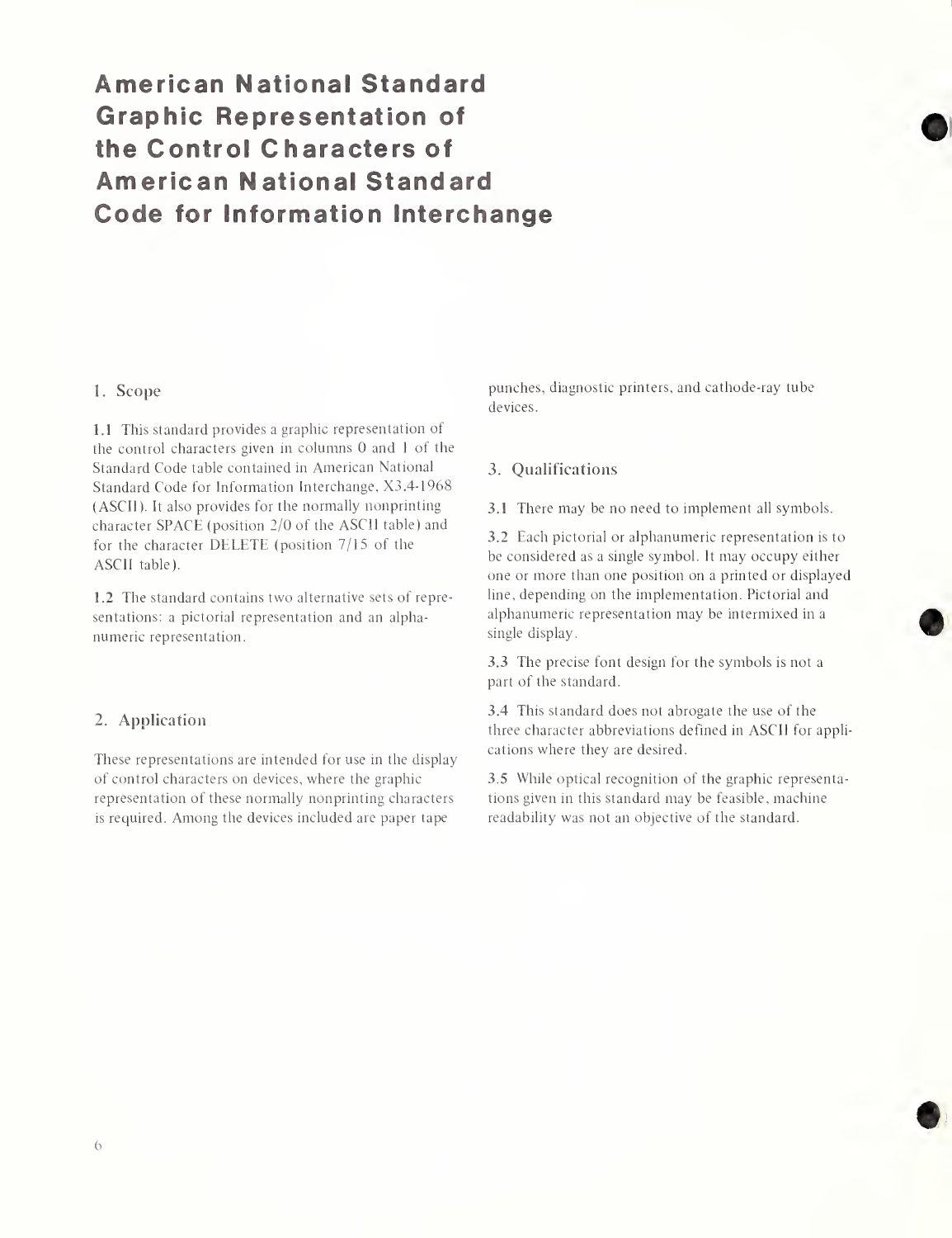#### 4. Standard Graphic Representations

| Code Position  | Character  | Pictorial<br>Representation | Alphanumeric<br>Representation |
|----------------|------------|-----------------------------|--------------------------------|
| $0/0\,$        | <b>NUL</b> |                             | <b>NU</b>                      |
| $0/\mathbf{1}$ | SOH        |                             | <b>SH</b>                      |
| 0/2            | <b>STX</b> |                             | SX                             |
| 0/3            | <b>ETX</b> |                             | EX                             |
| 0/4            | <b>EOT</b> |                             | ET                             |
| $0/5\,$        | ENQ        |                             | E <sub>Q</sub>                 |
| $0/6\,$        | <b>ACK</b> |                             | <b>AK</b>                      |
| 0/7            | <b>BEL</b> |                             | B L                            |
| $0/8\,$        | <b>BS</b>  |                             | <b>BS</b>                      |
| 0/9            | HT         |                             | HT                             |
| $0/10\,$       | LF         |                             | LF                             |

NOTE: The pictorial representation of 0/5 is a schematic representation of  $\mathbf{w}$  which may also be used when equipment allows.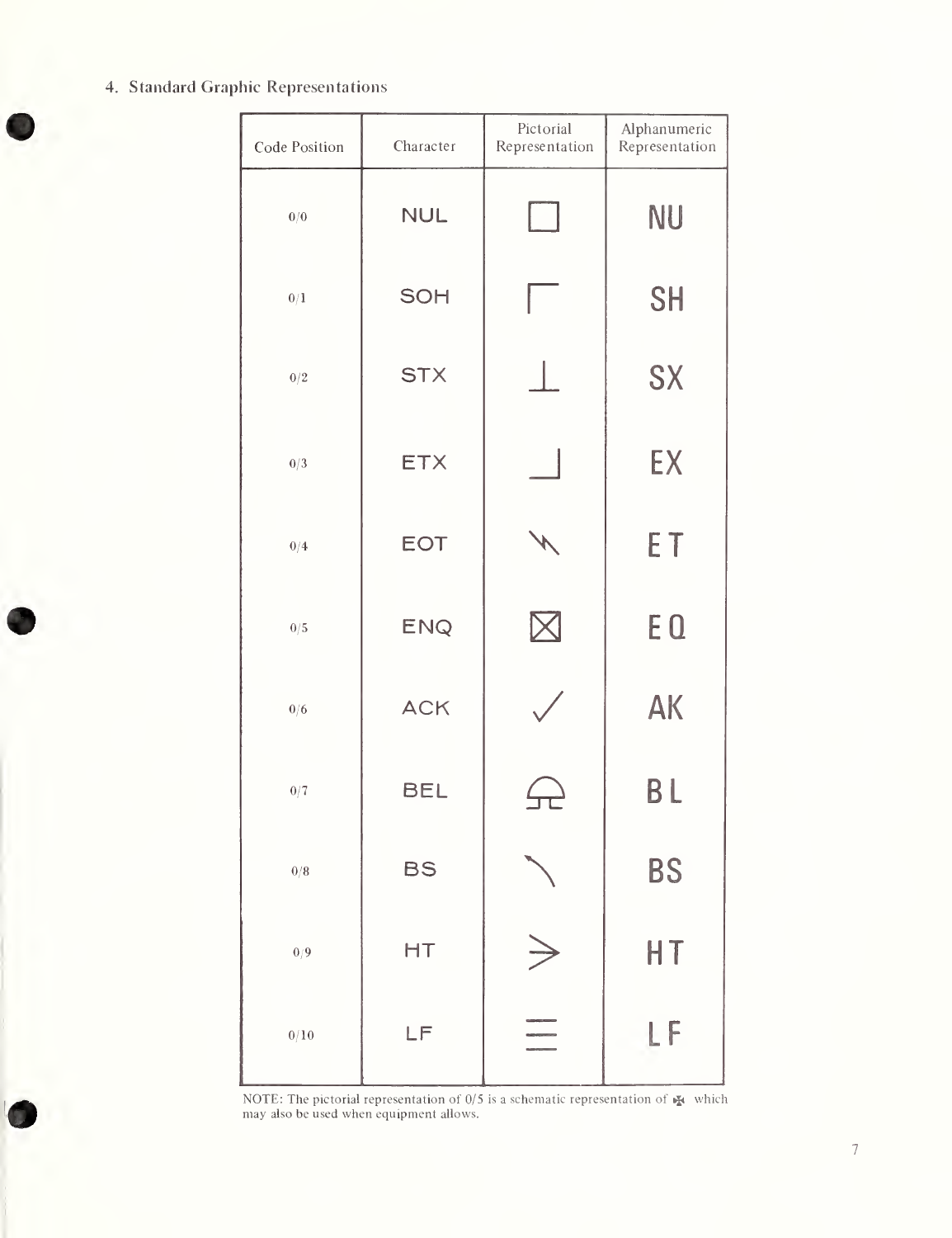#### AMERICAN NATIONAL STANDARD X3.32-1973

| Code Position | Character       | Pictorial<br>Representation  | Alphanumeric<br>Representation |
|---------------|-----------------|------------------------------|--------------------------------|
| 0/11          | $\vee$ T        |                              | VT                             |
| $0/12\,$      | FF              |                              | FF                             |
| $0/13\,$      | CR              | $\left\langle \right\rangle$ | <b>CR</b>                      |
| 0/14          | SO              |                              | S <sub>0</sub>                 |
| 0/15          | SI              |                              | S <sub>1</sub>                 |
| $1/0\,$       | DLE             |                              | DL                             |
| $1/1$         | DC1             |                              | D <sub>1</sub>                 |
| 1/2           | DC <sub>2</sub> |                              | D <sub>2</sub>                 |
| 1/3           | DC3             |                              | <b>D3</b>                      |
| 1/4           | DC4             |                              | D <sub>4</sub>                 |
| $1/5\,$       | <b>NAK</b>      | $\neq$                       | <b>NK</b>                      |
| 1/6           | <b>SYN</b>      | Π                            | SY                             |

 $8\,$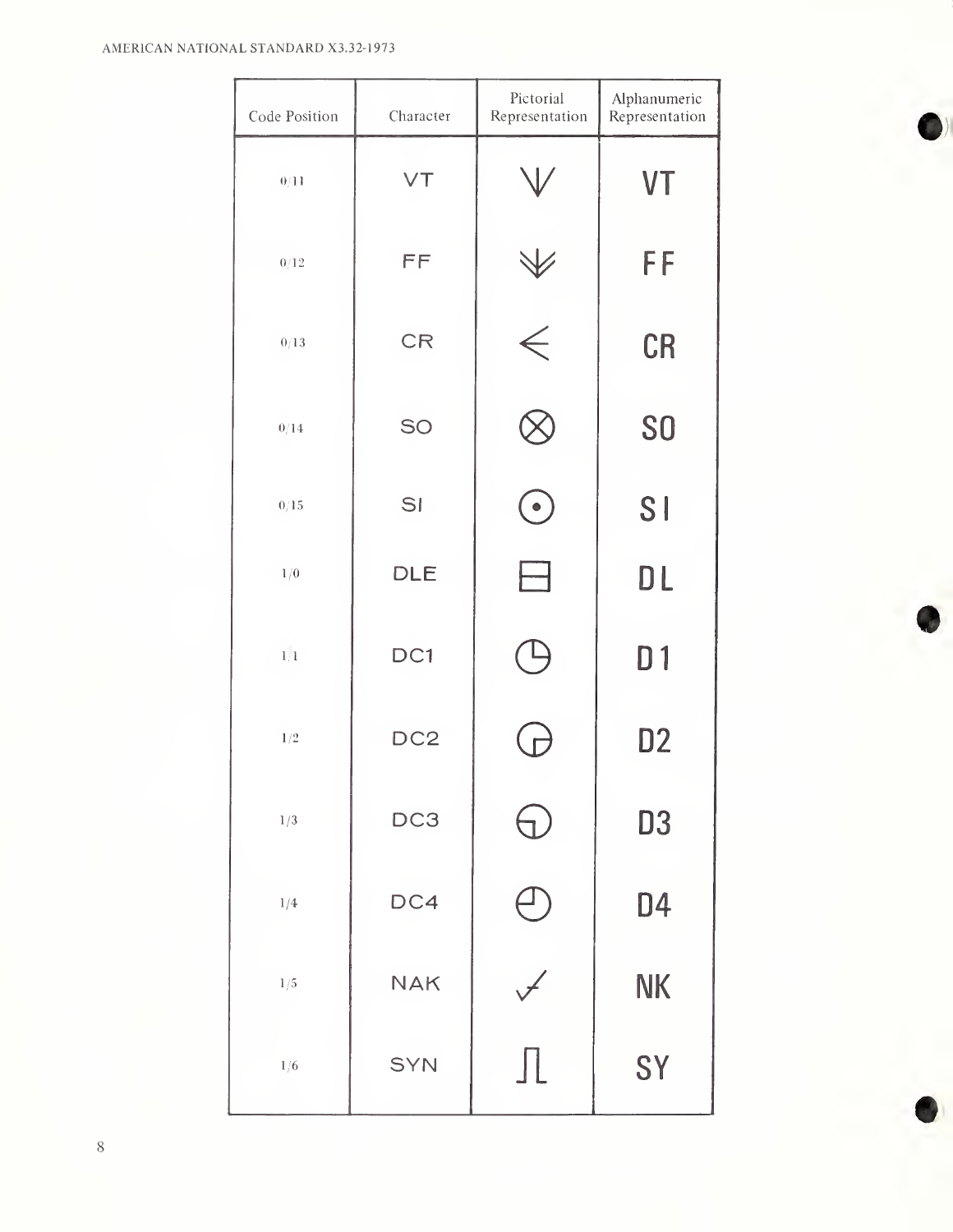| ther. |  |  |
|-------|--|--|
|       |  |  |
|       |  |  |
|       |  |  |
|       |  |  |
|       |  |  |
|       |  |  |
|       |  |  |
|       |  |  |
|       |  |  |
|       |  |  |
|       |  |  |
|       |  |  |
|       |  |  |
|       |  |  |
|       |  |  |
|       |  |  |
|       |  |  |
|       |  |  |
|       |  |  |
|       |  |  |
|       |  |  |
|       |  |  |
|       |  |  |
|       |  |  |
|       |  |  |
|       |  |  |
|       |  |  |
|       |  |  |
|       |  |  |
|       |  |  |
|       |  |  |
|       |  |  |
|       |  |  |
|       |  |  |
|       |  |  |
|       |  |  |
|       |  |  |
|       |  |  |
|       |  |  |
|       |  |  |
|       |  |  |
|       |  |  |
|       |  |  |
|       |  |  |
|       |  |  |
|       |  |  |
|       |  |  |
|       |  |  |
|       |  |  |
|       |  |  |
|       |  |  |
|       |  |  |
|       |  |  |
|       |  |  |
|       |  |  |
|       |  |  |
|       |  |  |

| Code Position | Character  | Pictorial<br>Representation | Alphanumeric<br>Representation |
|---------------|------------|-----------------------------|--------------------------------|
| 1/7           | <b>ETB</b> |                             | EB                             |
| $1/8\,$       | <b>CAN</b> | $\times$                    | CN                             |
| 1/9           | EM         |                             | <b>EM</b>                      |
| $1/10$        | <b>SUB</b> | $\bigcap$                   | <b>SB</b>                      |
| 1/11          | <b>ESC</b> |                             | EC                             |
| 1/12          | <b>FS</b>  |                             | <b>FS</b>                      |
| $1/13$        | GS         |                             | GS                             |
| 1:14          | <b>RS</b>  |                             | <b>RS</b>                      |
| $1/15$        | US         |                             | <b>US</b>                      |
| 2/0           | <b>SP</b>  |                             | <b>SP</b>                      |
| 7/15          | DEL        | $^{\prime\prime\prime}$     | DT                             |

9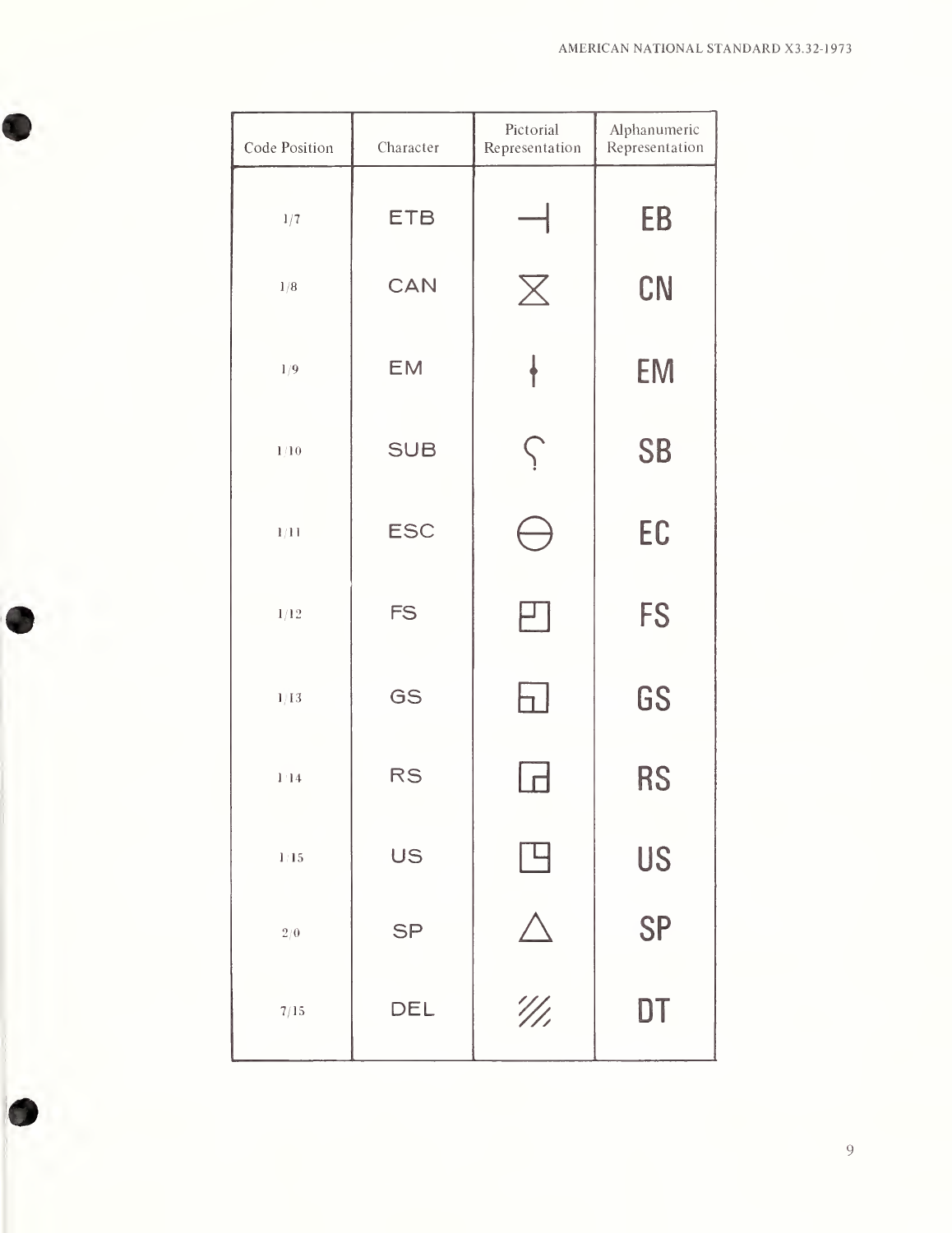- 5. Legend
- 5.1 Control Characters NUL Null DLE Data Link Escape (CC) SOH Start of Heading (CC)  $DC1$  Device Control 1<br>STX Start of Text (CC)  $DC2$  Device Control 2 STX Start of Text (CC) DC2 ETX End of Text (CC) DC3 Device Control 3 EOT End of Transmission (CC) DC4 Device Control 4 (Stop) ENQ Enquiry (CC) NAK Negative Acknowledge (CC) ACK Acknowledge (CC) SYN Synchronous Idle (CC) BEL Bell (audible or attention signal) ETB End of Transmission Block (CC) BS Backspace (FE) CAN Cancel<br>
HT Horizontal Tabulation (punched card skip) (FE) EM End of Medium HT Horizontal Tabulation (punched card skip) (FE) EM LF Line Feed (FE) SUB Substitute<br>
VT Vertical Tabulation (FE) SUB Substitute<br>
SUB Substitute VT Vertical Tabulation (FE) ESC<br>
FF Form Feed (FF) ESC FF Form Feed (FE) FS File Separator (IS) CR Carriage Return (FE) GS Group Separator (IS)<br>SO Shift Out GS Record Separator (IS)
	-
	-
	-
- 
- 
- 
- 
- 
- 
- 
- 
- 
- 
- 
- 
- 
- 
- SO Shift Out RS Record Separator (IS)<br>SI Shift In US Unit Separator (IS)
- SI Shift In US Unit Separator (IS)<br>DEL Delete<sup>1</sup>
	- $Delete<sup>1</sup>$

#### 5.2 Graphic Character

- SP Space (normally nonprinting)
- NOTE: CC Communication Control
	- FE Format Effector
		- IS Information Separator

<sup>1</sup>In the strict sense, DEL is not a control character.

Appendix (This Appendix is not a part of American National Standard Graphic Representation of the Control Characters of American National Standard Code for Information Interchange, X3.32-1973, but is included for information purposes only.)

Font Design Considerations for the Alphanumeric Representations

#### A1. 7x9 Dot Pattern

The  $7 \times 9$  dot pattern representation given in Table A1 illustrates the feasibility of implementing the standard. It can also be used as a guide for designing vectorgenerated or hard-type character representations.

#### A2. 5  $\times$  7 Dot Pattern

The 5 X 7 dot pattern representation given in Table A1 illustrates the feasibility of reducing the entropy required to form the characters and still retain legibility.

#### A3. Meaning of Symbols

Symbols selected in pictorial representations are similar to some currently in use in five-level applications. They should cause no ambiguity, since their meaning can be easily derived from the context in which they are used.

#### A4. Criteria for Symbols

Symbols were chosen to be: (1 ) clearly printable by impact printers,  $(2)$  clearly displayable by matrix devices,  $(3)$  interpretable with no ambiguity, and  $(4)$  suggestive of the control function to be performed. Not all of these criteria were met for all symbols; however, the best possible compromise was adopted.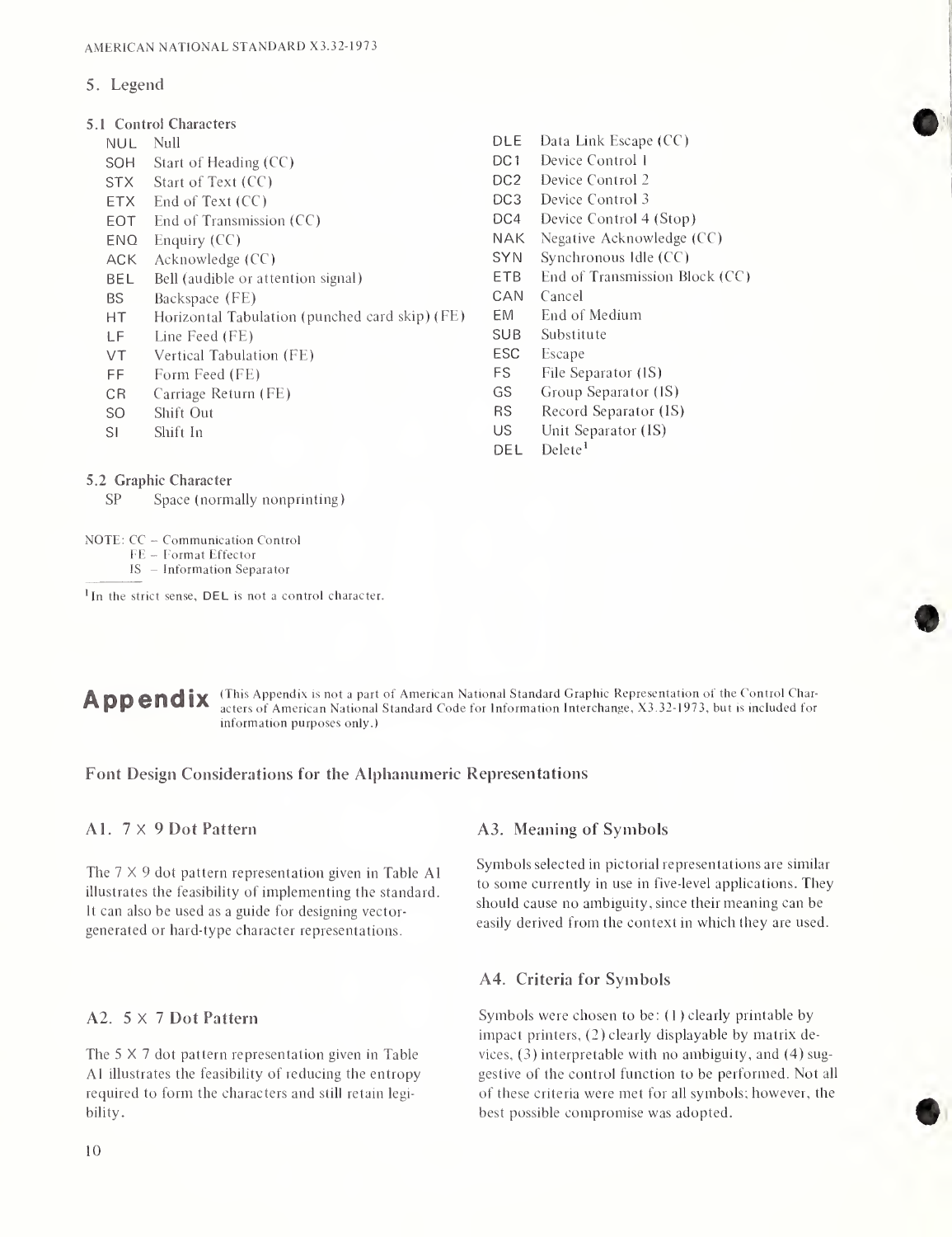Table A1 Dot Pattern Representation

| Character                    | $7\times9$ Matrix | $5\times7$ Matrix | Character       | $7\times9$ Matrix                                                   | $5\times7$ Matrix    |
|------------------------------|-------------------|-------------------|-----------------|---------------------------------------------------------------------|----------------------|
| $\ensuremath{\mathsf{NULL}}$ | $\bullet$         |                   | DLE             |                                                                     |                      |
| SOH                          |                   |                   | DC1             | ¢                                                                   |                      |
| $\text{STX}$                 |                   |                   | DC <sub>2</sub> |                                                                     |                      |
| ETX                          |                   |                   | DC3             |                                                                     |                      |
| EOT                          |                   |                   | DC4             |                                                                     |                      |
| $\mathsf{ENQ}$               |                   |                   | <b>NAK</b>      |                                                                     |                      |
| ${\sf ACK}$                  |                   |                   | SYN             |                                                                     |                      |
| BEL                          | ٠                 | ٠<br>×            | ETB             | $\begin{array}{cc} \bullet & \bullet \end{array}$<br>0 <sup>o</sup> | ۰<br>$\frac{\pi}{2}$ |
| ${\sf BS}$                   | ۰                 | ٠                 | $\mathsf{CAN}$  | 0 <sup>o</sup><br>٠<br>۰<br>é                                       | ۰                    |

(Continued on next page)

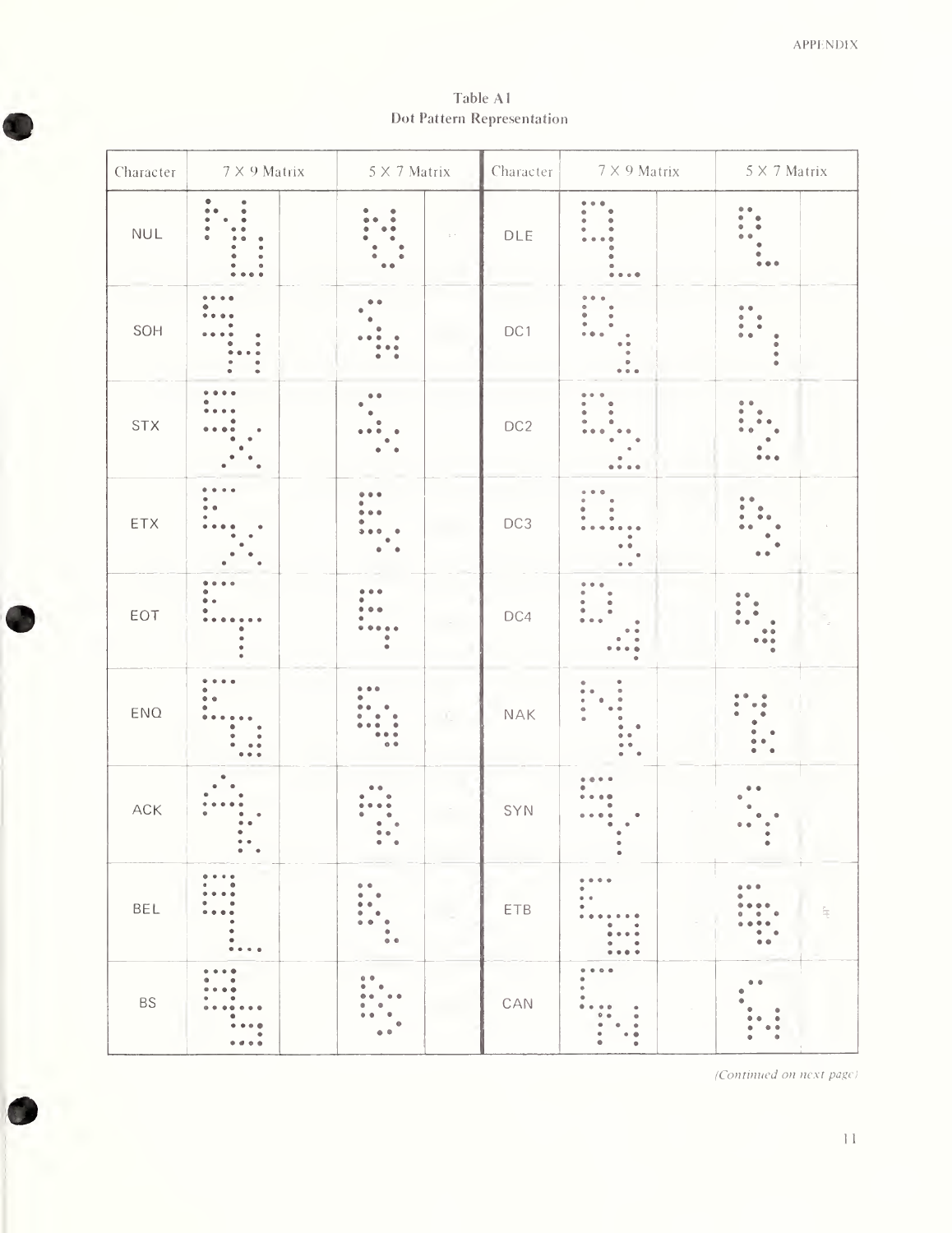| Character                  | $7\times9$ Matrix                                                                                                               |                          | $5$ $\times$ 7 Matrix    |                                   | Character              | $7\times9$ Matrix                             |                          | $5\times7$ Matrix   |                             |
|----------------------------|---------------------------------------------------------------------------------------------------------------------------------|--------------------------|--------------------------|-----------------------------------|------------------------|-----------------------------------------------|--------------------------|---------------------|-----------------------------|
| HT                         | $\bullet$                                                                                                                       |                          |                          | $\frac{1}{\alpha}$                | EM                     | $\bullet$<br>$\bullet$ $\bullet$<br>$\bullet$ |                          | ۰                   | $\frac{d}{d^2\alpha}$       |
| LF                         |                                                                                                                                 |                          | $\ddot{\bullet}$         | $\mathbb{I}_{\Gamma}$             | SUB                    |                                               |                          |                     | Ŵ                           |
| VT                         | $\ddot{\bullet}$<br>٠                                                                                                           |                          |                          | ъ,                                | ESC                    | $\bullet$<br>• •                              |                          |                     |                             |
| $\mathsf{FF}$              | ۰                                                                                                                               |                          |                          | $\frac{m}{2}$                     | $\mathop{\mathsf{FS}}$ |                                               | $\frac{m_{\rm{max}}}{m}$ |                     | $\mathbb{S}_{\mathbb{Z}}$   |
| $\mathsf{CR}$              | ۰                                                                                                                               | ÷,                       |                          | $\tilde{\tilde{\mathbf{p}}}$      | GS                     |                                               | $\sim$                   |                     | $\mathbb{Q}^*_{\mathbb{Z}}$ |
| SO                         | ٠                                                                                                                               | ÷<br>T                   |                          | $\mathbb{S}_l$                    | <b>RS</b>              |                                               |                          |                     | $\Sigma_{\pm}$              |
| $\mathsf{SI}$              | ٠<br>۰<br>$\bullet$                                                                                                             |                          | ۰<br>٠<br>۰              | $\tilde{\mathbb{F}}_{\mathbb{E}}$ | US                     | $\ddot{\bullet}$                              |                          |                     | d.                          |
| $\ensuremath{\mathsf{SP}}$ | 0.0000<br>۰<br>$\bullet$<br>٠                                                                                                   | ş.                       | $\bullet$ $\bullet$<br>۰ | ÷.                                | $\mathsf{DEL}$         | $\ddot{\bullet}$<br>۰<br>۰<br>۰<br>$\bullet$  | à.                       | ۰<br>۰<br>$\bullet$ | $\mathcal{P}_{\mathcal{A}}$ |
| $\mathsf{NL}$              | $\bullet$<br>۰<br>۰<br>$\begin{array}{ccccccccccccccccc} \bullet & \bullet & \bullet & \bullet & \bullet & \bullet \end{array}$ | $\Gamma_{\rm L}^{\rm L}$ | ٠<br>۰<br>۰              | $\frac{1}{\epsilon_{\mu}}$        |                        |                                               |                          |                     |                             |

Table A1 - Continued

NOTE: NL is the abbreviation for New Line, which is defined in ASCII as an alternate definition to the code for Line Feed (LF). Its graphic representation in this table is for information only.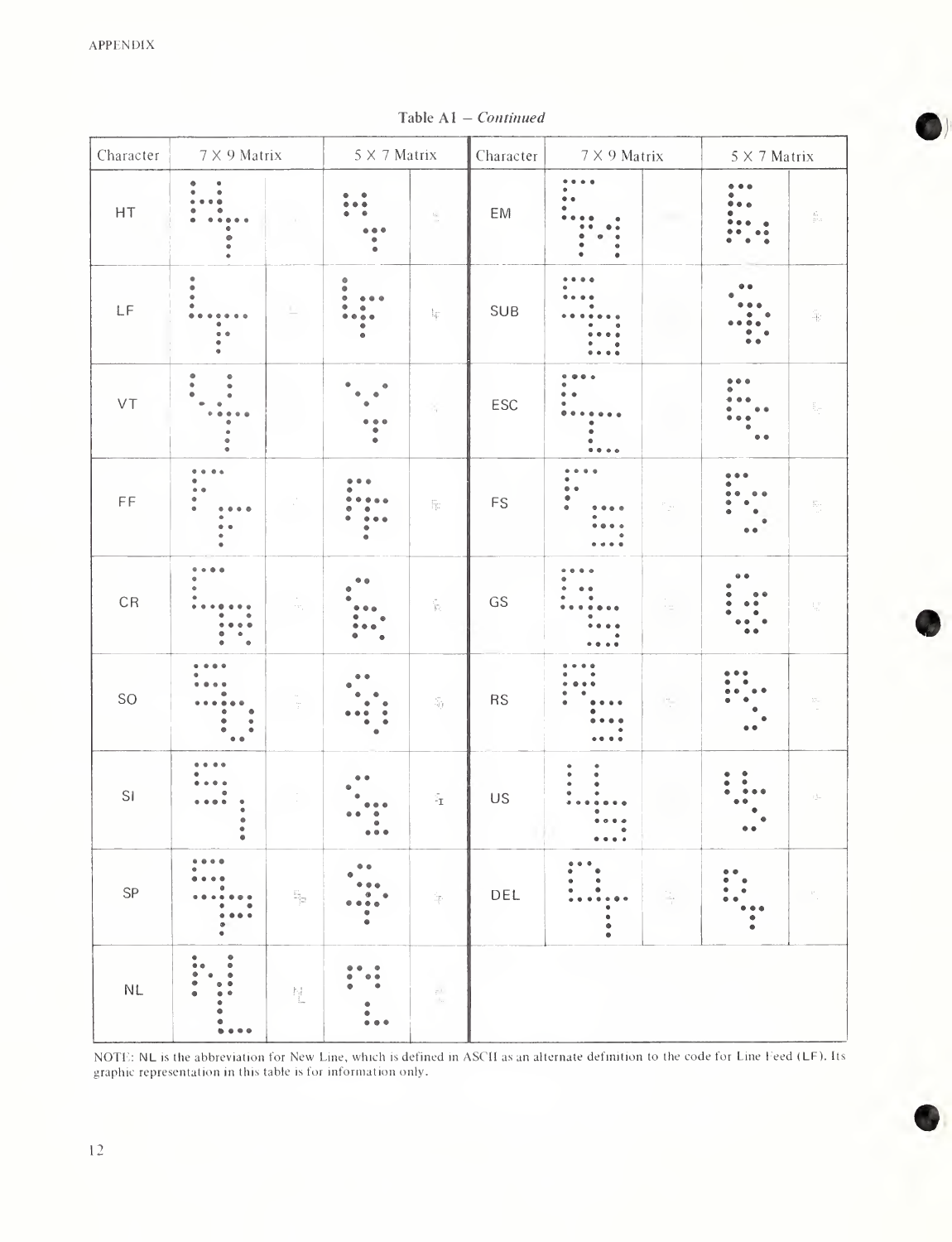